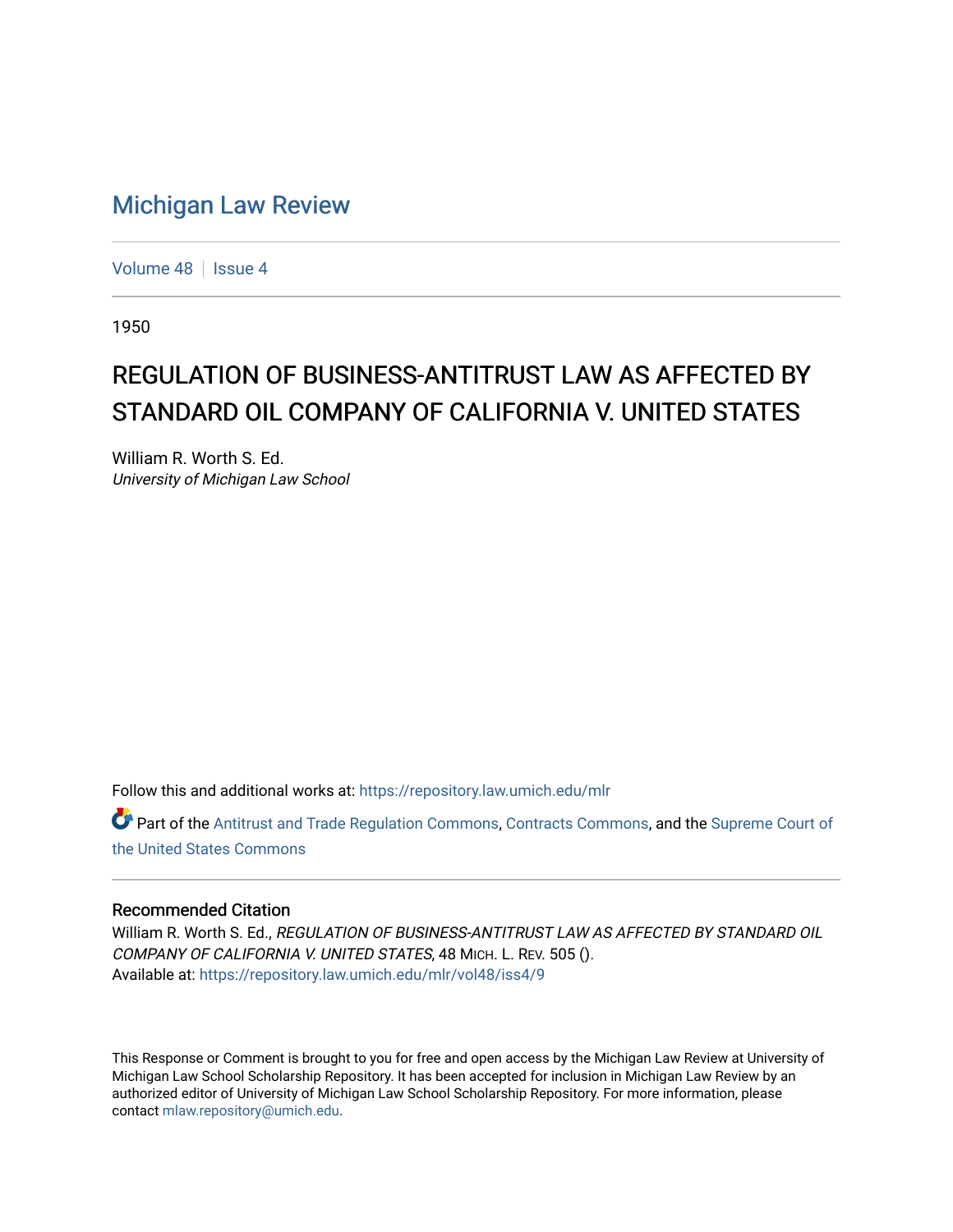REGULATION OF BUSINESS-ANTITRUST LAW AS AFFECTED BY STANDARD OIL COMPANY OF CALIFORNIA V. UNITED STATES-Contracts limiting the right of a purchaser to use or deal in the goods of a competitor of the seller are familiar both to the businessman and to the courts. As a general rule, they take one of two forms. The first is a "tying contract," where the one product of the seller is sold or leased only on condition that the buyer take a certain quantity of other products, or that no products of another seller be used in conjunction with it. The other is an exclusive dealing contract, in which the purchaser agrees not to use or deal in any goods except those furnished by the seller, the seller in return usually promising to furnish the buyer his requirements of the product for the term of the contract. The economic value of such contracts in obtaining and preserving a market for the manufacturer or wholesaler on the one hand, and providing the buyer an assured supply on the other, are apparent. But they are also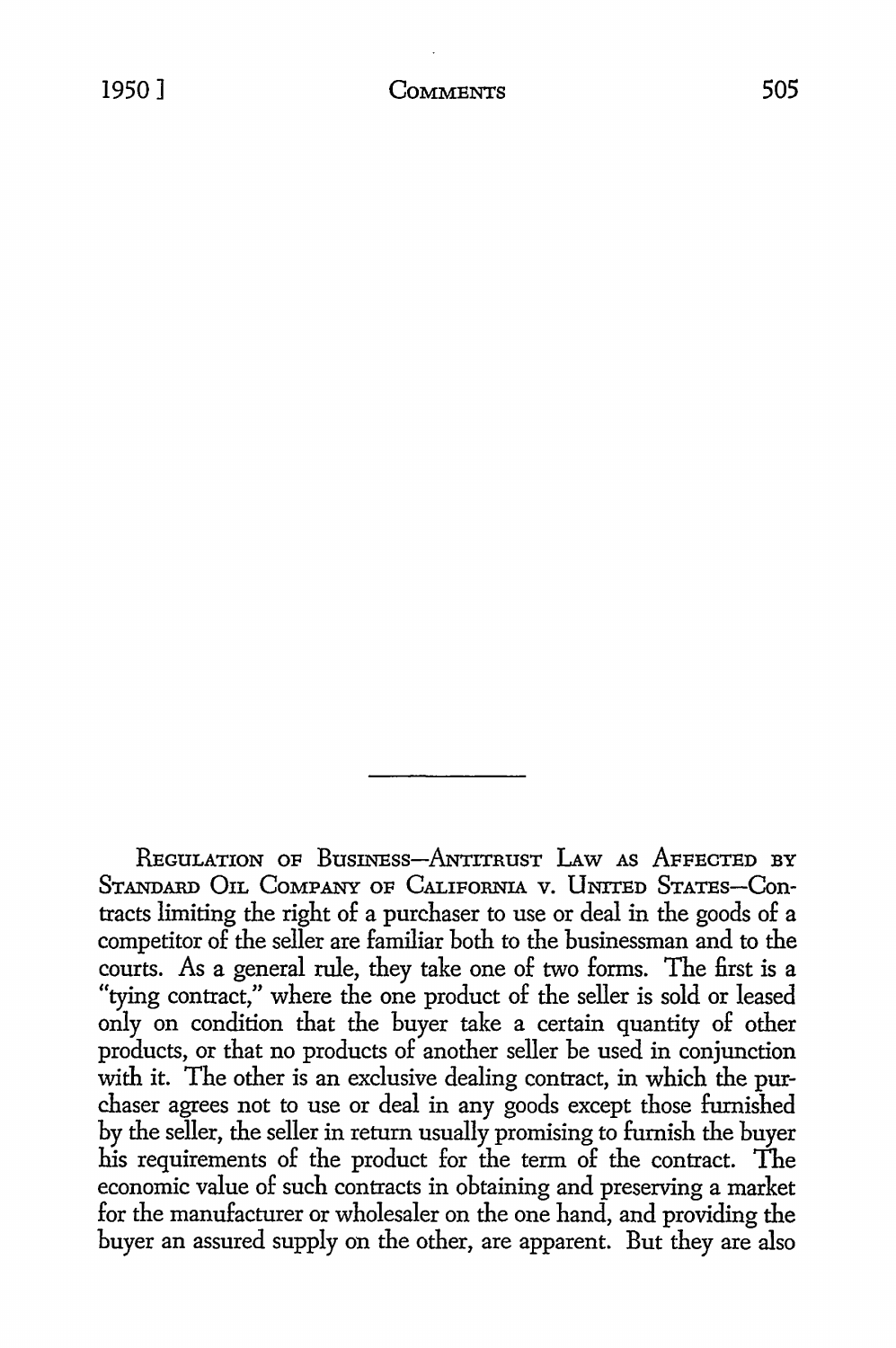peculiarly adapted to misuse for the restraining of competition. This adaptability, and the exploitation thereof, led to the enactment of section 3 of the Clayton Act, which provides:

"It shall be unlawful for any person engaged in commerce ... to lease or make a sale or contract for sale . . . on the condition, agreement, or understanding that the lessee or purchaser thereof shall not use or deal in the goods, wares, ... or other commodities of a competitor or competitors of the lessor or seller, where the effect of such lease, sale, or contract for sale or such condition, agreement or understanding may be to substantially lessen competition or tend to create a monopoly in any line of commerce."<sup>1</sup>

It can easily be seen that the major problem of interpretation of this statute is found in the qualifying condition. In what circumstances will contracts be held to be such as "may substantially lessen competition"?

In *Standard Oil Company of California v. United States,2* the Supreme Court of the United States has given what appears to be a final and definitive answer to this question, although differing from what had formerly been thought to be the "final and definite answer." This comment will be centered on that case and its implications.

### *A. The Standard Oil Case*

The Standard Oil Company of California is the leading California producer of gasoline, marketing all types of petroleum and petroleum products, together with automobile accessories, throughout a sevenstate area. The greater part of this production is for sale for automotive use. During its business history, Standard has used three main types of marketing devices for these sales: agency contracts with independently operated service stations, company-owned stations,<sup>3</sup> and exclusive supply contracts with independently operated stations. The use of this last method was commenced in 1934, and by 1938 had completely supplanted the agency system. Standard now has 16% of the independent stations in the area under these contracts. Some contracts cover gasoline only, while others cover one or more of the other Standard products as well. In 1946, Standard's sales through the exclusive agreements totalled \$57,646,233, this total being 6.7% of the total taxable

<sup>13</sup>s Stat. L. 731, §3 (1914), 15 U.S.C. (1940) §14.

<sup>2</sup> 337 U.S. 293, 69 S.Ct. 1051 (1949).

<sup>3</sup>These stations were owned through Standard Stations, Inc., a wholly-owned subsidiary of Standard of California, and co-defendant in this action.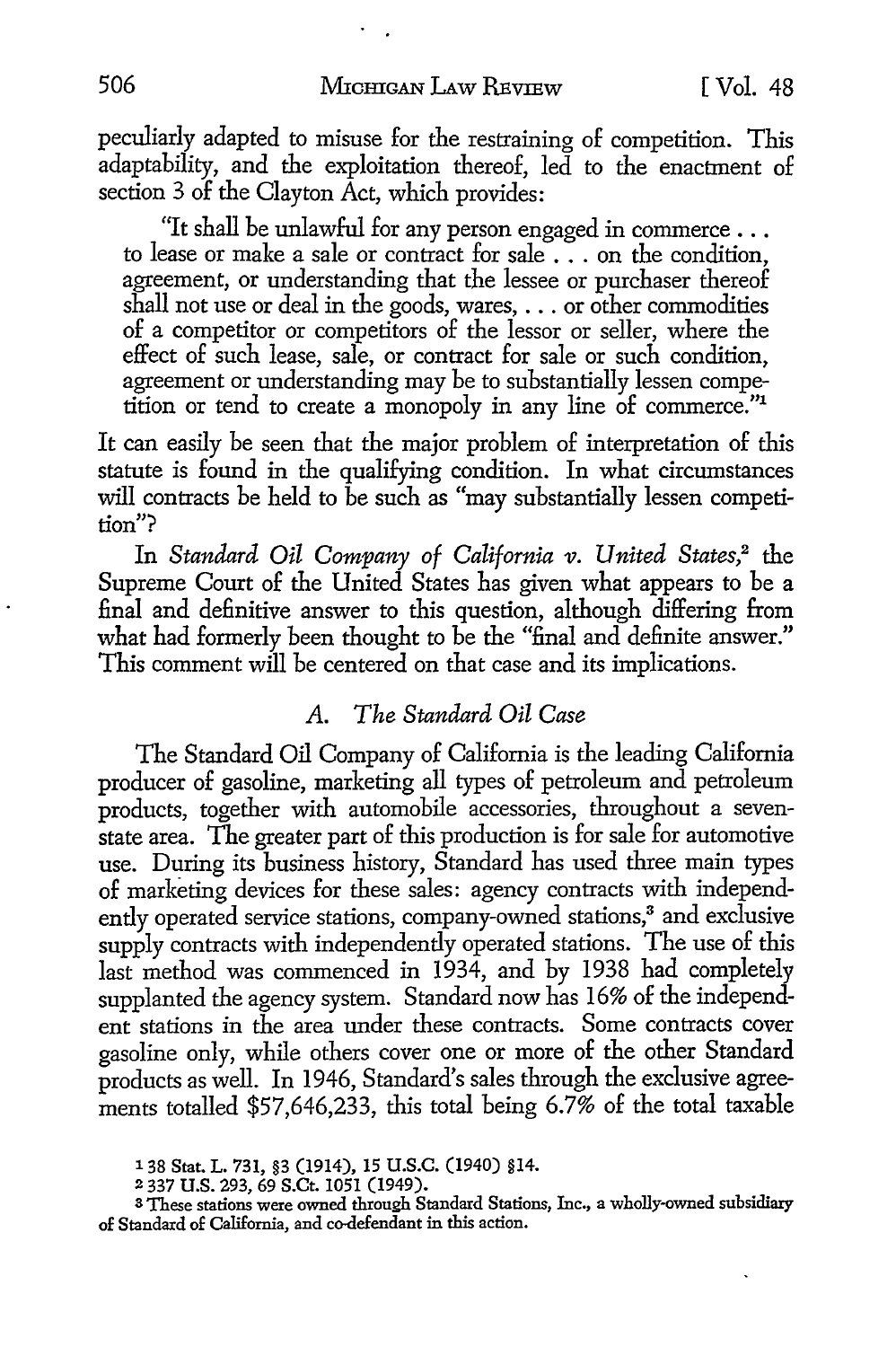gallonage sold in the area by all producers. Sales of gas, oil and accessories by this means have remained at a roughly constant proportion of the area's total sales for the period 1936-46. Its total sales by all methods for 1946 were 23% of the total taxable gallonage. Standard's six major competitors all use similar contracts, selling 42.5% of the total in 1946.

In 1948, the district court in California issued an injunction against the enforcement and entering into of these contracts, on the grounds that they were in violation of section 3 of the Clayton Act, in that they affected a substantial amount of commerce. The court refused to hear evidence as to the actual status of competitive activity or the probable result of these contracts as used in the industry, predicating its finding that they "may substantially lessen competition" solely on the size of the business involved.<sup>4</sup>

On appeal, the issue was phrased: "whether the requirement of showing that the effect of the agreements 'may be to substantially lessen competition' may be met simply by proof that a substantial portion of commerce is affected or whether it must also be demonstrated that competitive activity has actually diminished or probably will diminish."<sup>5</sup> The answer to this was based chiefly on grounds of difficulty of proof. The Court first pointed out that this "substantial market" test is the recognized rule in the cases involving tying agreements, and then goes on to recognize the difference in the economic benefits to the parties between the two types of agreements, saying: " . . . pertinent considerations support, certainly as a matter of economic reasoning, varying standards as to each for the proof necessary to fulfill the conditions of that clause. If this distinction were accepted, various tests of the economic usefulness or restrictive effect of requirements contracts would become relevant."6 But in the last analysis, the Court concluded that the fact that the use of these contracts was widespread in the industry and that the relative shares of the market had not varied over the period of use, justified an inference that the maintenance of market position was due to a foreclosure of the late comers from the market. The Court continued: "Moreover, to demand that bare inference be supported by evidence as to what would have happened but for the adoption of the practice that was in fact adopted or to

<sup>4</sup>United States v. Standard Oil Company of California, (D.C. Cal. 1948) 78 F. Supp. 850. 11 337 U.S. 293 at 299, 69 S.Ct. 1051 (1949).

<sup>6</sup> Id. at 307-308.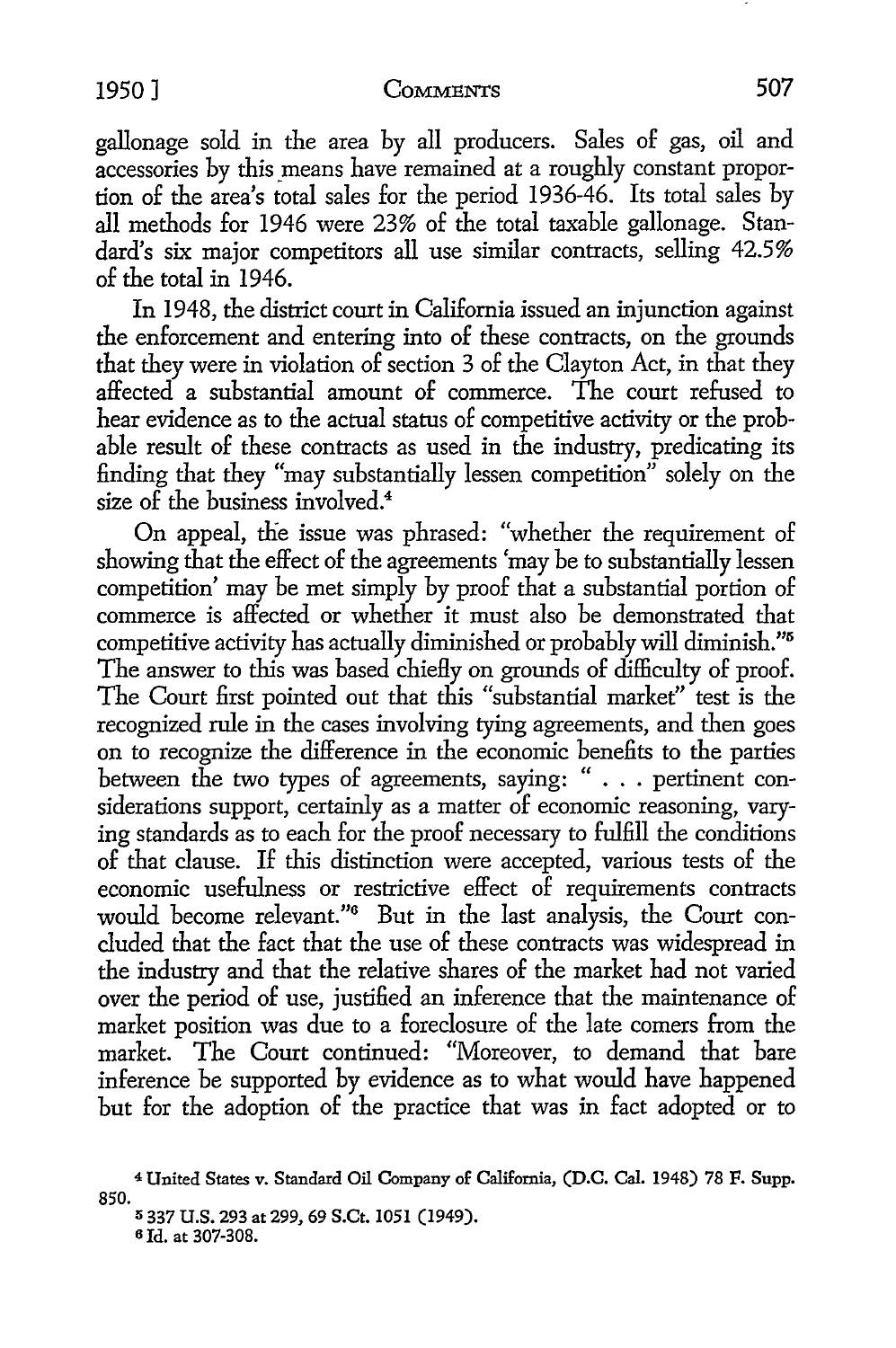require firm prediction of an increase in competition as a probable result of ordering the abandonment of the practice, would be a standard of proof, if not virtually impossible to meet, at least most ill-suited for ascertainment by courts."7 Because of this dilemma, the final conclusion was that "... the qualifying clause of § 3 is satisfied by proof that competition has been foreclosed in a substantial share of the line of commerce affected."<sup>8</sup> The majority is reinforced in its desire to avoid trial of such economic issues by the fact that the Clayton Act, enacted subsequent to the Sherman Act, was expressly designed to avoid the undesirable problems of proof posed by the "rule of reason." This doctrine had emphasized the reasonableness of a given course of action to attain a business end in itself legitimate, disregarding the more or less collateral results, with accompanying interest in the subjective intent of the men engaging in such action. $9$  The difficulty of proof of such factors led Congress to single out, in this statute, certain specific practices-exclusive dealing, price discrimination, and intercorporate stock ownership-which it deemed most conducive to the establishment of restraints and monopoly, and subject them to more stringent surveillance than apparently could be had under the Sherman Act.<sup>10</sup> One of the reasons for the present holding is the expressed fear that otherwise the Clayton Act would cover no more than the Sherman Act.

In view of the small percentage of the total sales of the industry made through Standard's contracts, of the express admission by the Court that it cannot be said that Standard occupies a dominant position in the market, and of the highly competitive history of the industry, it seems clear that the finding of violation was predicated solely upon the quantitative volume of business.<sup>11</sup>

*1* Id. at 309-310.

Sid. at 314 .

<sup>9</sup> Standard Oil Co. of New Jersey v. United States, 221 U.S. 1 at 58-66, 31 S.Ct. 502 (1911). Subjective intent to suppress competition is still regarded as an essential in Sherman Act prosecutions. United States v. Yellow Cab, 18 U.S. LAW WEEK 4040 (1949).

1o **S.** Rep. 698, 63d Cong., 2d sess. (1914). See also Standard Fashion Company v. Magrane-Houston Company, 258 U.S. 346, 42 S.Ct. 360 (1922); United Shoe Machinery Corp. v. United States, 258 U.S. 451, 42 S.Ct. 363 (1922).

11 Here the writer finds himself in the unfortunate position of contradicting Professor Louis B. Schwartz, of the University of Pennsylvania. Schwartz, "Potential Impairment of Competition-The Impact of *Standard Oil Company of California v. United States* on the Standard of Legality under The Clayton Act," 98 UNIV. PA. L. REV. 10 (1949). Professor Schwartz interprets the case as holding (1) that the inference of adverse effect on competition may be drawn from the sole circumstance of defendant's powerful, though not monopolistic, position in the trade, and (2) that such a defendant cannot justify the employment of prima facie restrictive devices by evidence purporting to show the non-monopolistic effects or the business advantages of the practice, and thus amply backed by the authority of Standard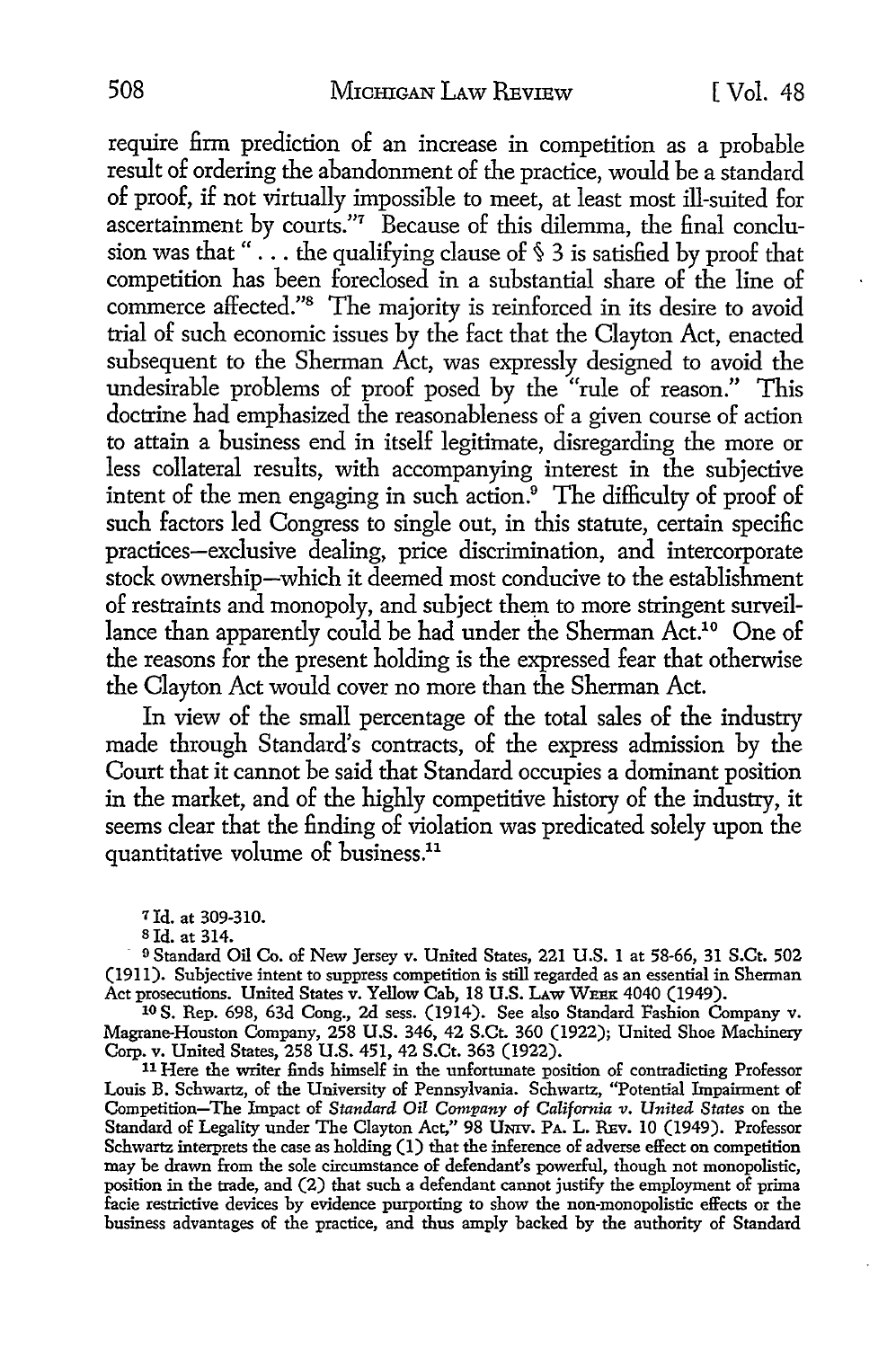Justice Douglas was one of the four dissenting justices, a fact superficially surprising when it is considered that the new test is predicated upon volume of business, and the potential clog on competition created by the volume. But the reason is to be found in exactly that theory from which the apparent contradiction arises. Here the Court was faced with conduct which could be declared illegal only because of its deleterious effect on competition. In such a situation, Justice Douglas felt that some consideration should be given to the probable effect of the decision before it is made. His whole dissent is based on this approach of weighing alternatives as to their effect on competition. It seems to predicate legality upon whether the revamped market structure resulting from a finding of illegality will not be more damaging to the public interest than maintenance of the status quo. In view of the recent judicial endorsement of bigness and corporate growth embodied in the *Columbia Steel* case,<sup>12</sup> Justice Douglas sees no alternative but that the certain result of the decision will be to drive the major oil companies into further expansion of their holdings in the retail field, seeking complete vertical integration to assure themselves the economic benefits resulting from single-brand stations. This will necessarily convert thousands of independent small businessmen into clerks subject to absentee owners, as well as completely terminating any possibility that the smaller refiners could, by offering concessions and building up consumer demand, break the hold of the majors upon the retail outlets. When this is the alternative to finding the contracts legal, a contrary finding is nothing more than a further judicial promotion of bigness.<sup>13</sup> His opinion here is predicated entirely upon the probable economic effect of the decision, and must stand or fall with

Fashion Company v. Magrane-Houston Company, 258 **U.S.** 346, 42 S.Ct. 360 (1922). While the facts of the case certainly open the way for this holding, the majority opinion of Justice Frankfurter pays much more attention to the magnitude of the business done through these contracts than to Standard's position as price leader in the market, and at least *seems*  to stress the tying agreement cases more than the Standard Fashion case as supplying authority for the holding. Justice Jackson's dissent certainly is predicated upon an interpretation contrary to that of Professor Schwartz, as he goes so far as to state that the substance of the holding is that "the requirements contract is *per se* an illegal one" (at 323 of the principal case).

12 United States v. Columbia Steel Co., 334 U.S. 495, 68 S.Ct. 1107 (1948), with Justice Douglas dissenting. The present dissent is based in large part upon his feeling that the Columbia decision precludes any effective action on the part of the Government to prevent vertical integration.

18 "... elimination of these requirements contracts sets the stage for Standard and the other oil companies to build service-station empires of their own. . . . [The majority opinion] is an advisory opinion as well, stating to the oil companies how they can with impunity build their empires." 337 U.S. 293 at 320, 69 S.Ct. 1051 (1949).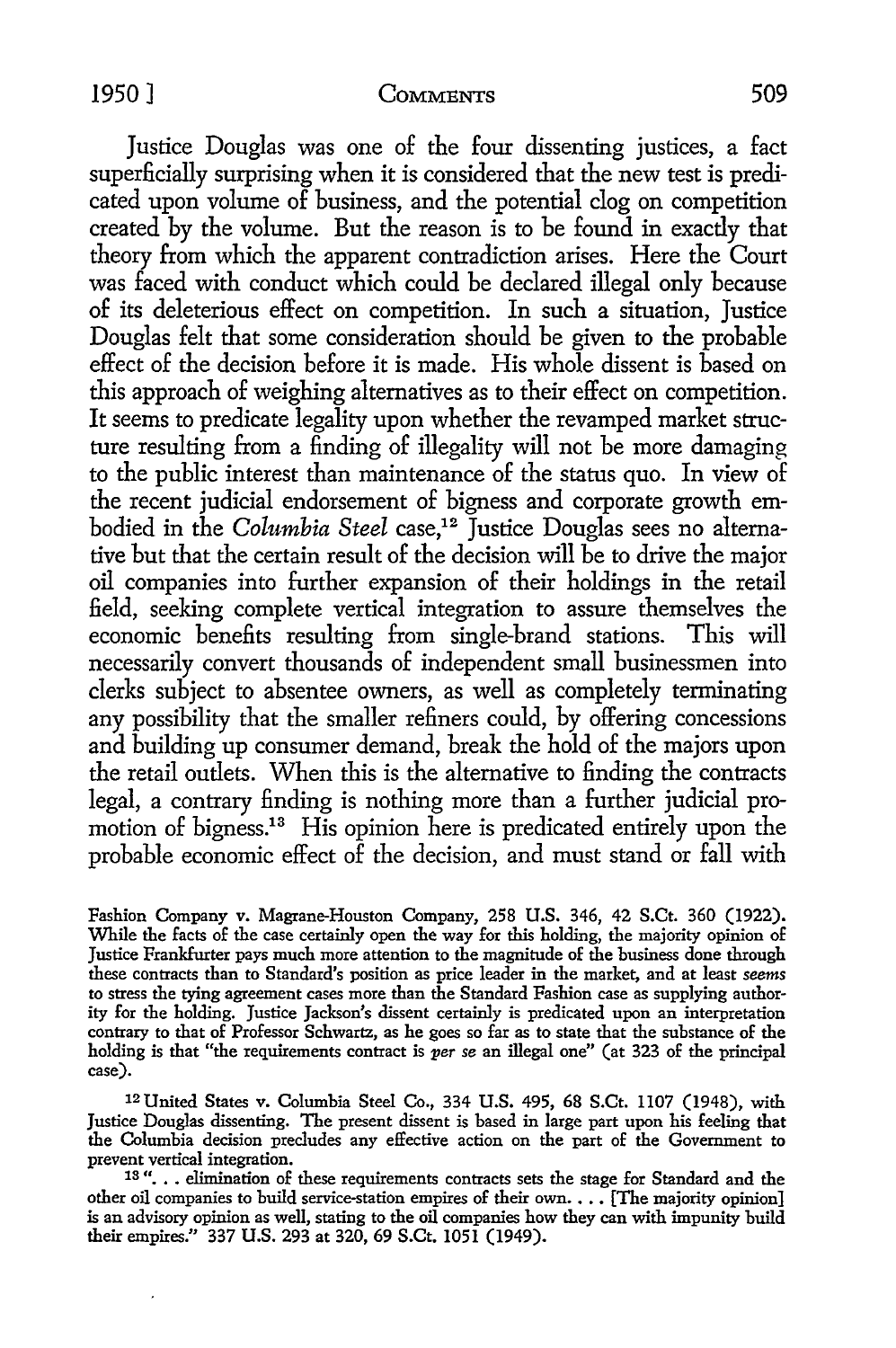the accuracy of his prediction. This accuracy is to some extent debatable, as there are alternative courses which the majors may follow. Such expansion would require the acquisition and staffing of some thousands of service stations over a very large geographical area, by each company, at the cost of a very considerable amount of capital and for an unpredictable return. Faced with this prospect, the major oil companies may instead elect to permit the deterioration of their retail markets and make up any resulting deficit by expansion of their crude oil market, since that is a field of proportionately larger returns and the present source of the greater part of their profits.<sup>14</sup> Another possibility would be the development of a new marketing device such as a "superstation" carrying many brands, de-emphasizing the product differentiation which has been the keynote to retail gas marketing in the past, and compensating for the decline in revenue by savings in distribution and advertising costs. However, the best argument against the approach of Justice Douglas probably remains the essential indefiniteness of the test. It might well be questioned whether the probable economic result of a change in the existing situation is a proper subject for judicial inquiry, in view of the wide conflicts of opinion and many factors of causation possible.15

Justice Jackson wrote the other dissenting opinion, joined by Chief Justice Vinson and Justice Burton. This dissent was based chiefly upon the refusal of the trial court to permit the defendant to show that the contracts involved did not in fact lessen competition, and the substitution, by the majority, of inference for evidence. " ... this arrangement operated on enough commerce to violate the Act, provided its effects were substantially to lessen competition or tend to create a monopoly. But proof of their quantity does not prove that they had this forbidden quality; and the assumption that they did, without proof, seems to me unwarranted."<sup>16</sup> The inference drawn by the majority is further criticized as based on a misunderstanding of the use of these contracts and the competition sought to be safeguarded by the statute. Competition in the sale of gasoline for consumption in automobiles, though immediately by the dealers, is still essentially waged by the producers.

<sup>14</sup> BAIN, ECONOMICS OF THE PACIFIC COAST PETROLEUM INDUSTRY, Part III, pp. 4-8 (1947).

<sup>&</sup>lt;sup>15</sup> But it would seem to be a factor worthy of consideration by the enforcement agencies. Cf. Mason, ''The Current Status of the Monopoly Problem in the United States," 62 HARv. L. REv. 1265, esp. at pp. 1284-85 (1949).

<sup>10 337</sup> U.S. 293 at 322, 69 S.Ct. 1051 (1949).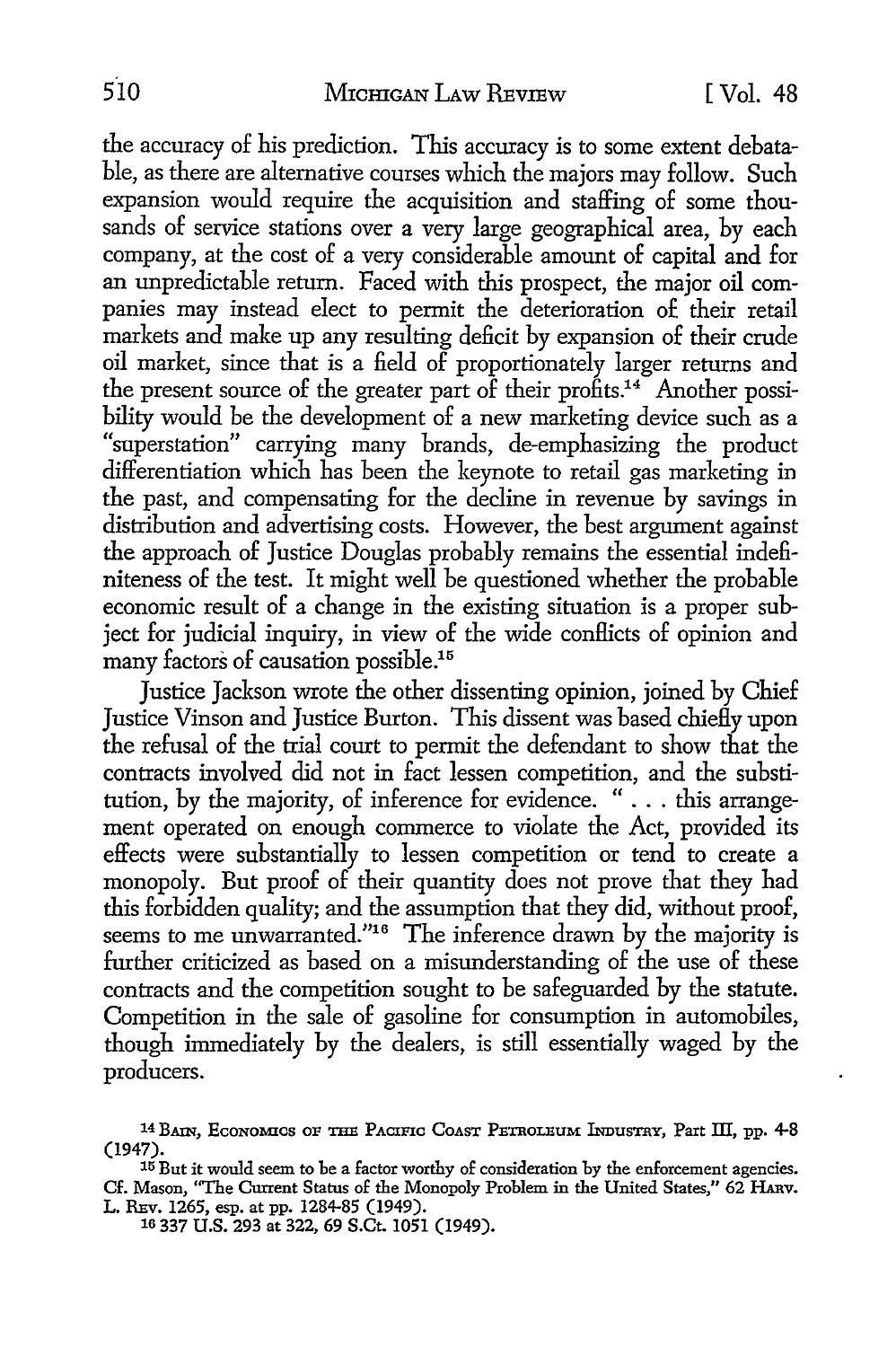"[T]he retailer in this industry is only a conduit from the oil fields to the driver's tank, a means by which the oil companies compete *to* get the business of the ultimate consumer-the man in whose automobile the gas is used .... It does not seem to me inherently *to* lessen this real competition when an oil company tries to establish superior service by providing the consumer with a responsible dealer from which the public can purchase adequate and timely supplies of oil, gasoline and car accessories of some known and reliable standard of quality."<sup>17</sup>

This approach would seem more economically justifiable, involving an analysis of the market to determine its actual characteristics before determining what the effects of a given course of action may be. On such an analysis, the only way contracts of this type could lead to lessened competition in this field would be by the absorption of an unreasonable number of retail outlets, thus restricting the practical availability of the consumer market. This, of course, would restore the necessity of evidence on economic issues, with the resulting uncertainty feared by the majority. An additional drawback is that the act was set up to stop menacing activities in their inception. A test giving too much weight *to* past history may overlook the actual present inHuence or trend of a given practice until after it has manifested itself by irreparable injury to the competitive situation.

## B. *Effect on Section* 3

The effect of this statute has largely been concentrated on two types of contracts-"tying" agreements and exclusive dealing contracts. They are similar in that both are "devices by which a seller reaches forward in the productive or distributive process to control business policies at subsequent stages for its own benefit,"18 and to some extent operate to limit the access of competitors *to* the market. However, there are vast differences in the economic utility of the two "devices." The one purpose of tying contracts is *to* expand legitimately acquired market control in one field to another, and the effect is to enable one product to ride on the economic desirability of another, the seller acquiring by his superiority in one line an unfair competitive advantage in others.<sup>19</sup>

17 Id. at 323.

18 MILLER, UNFAIR COMPETITION 194 (1941).

<sup>19</sup>"In the final analysis any attempt to tie one commodity to another in selling either of them is fundamentally unfair. It makes the sale of the subsidiazy article depend upon the tying clause instead of its own merits. . . . The very existence of such restrictions suggests that in its absence a competing article of equal or better quality would be offered at the same or at a lower price; necessarily so, for otherwise there would be no occasion for the restriction." VAUGHAN, ECONOMICS OF OUR PATENT SYSTEM 127 (1925).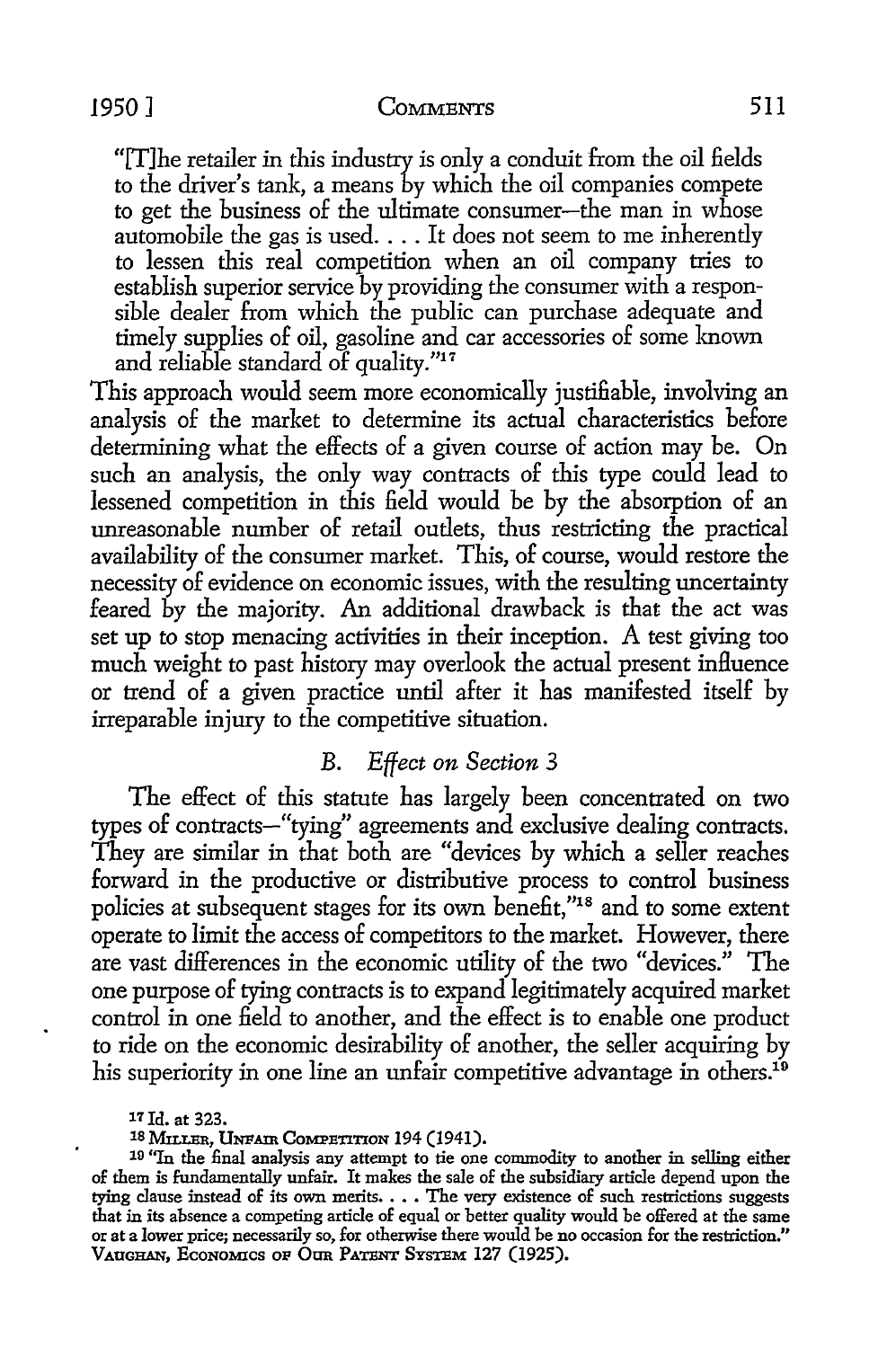The argument that they are necessary to assure proper working aids for the basic machine, and thereby protect the seller's good will, has met with scant approval from either economists or judges, the observation being made that the same effect can be obtained by a stipulation for minimum standards of quality.20 Exclusive dealing contracts, on the other hand, have considerable value to the businessman beyond the possibilities of suppression of competition.<sup>21</sup> The advantages from the seller's viewpoint, such as closer control of distribution, are numerous. This control enables the producer to prevent the use of sales methods damaging to product reputation, and also to predict future demand with greater accuracy. Among other benefits are active sales efforts by the retailer directed specifically at his product and carried on in close collaboration with area-wide promotions, and lower unit selling expense resulting from the smaller number of customers and ease of selection of good credit risks. From the buyer's viewpoint there are similar advantages. One of his principal objectives is the obtaining of an assured, reliable source of supply, with an accompanying freedom from the necessity of large inventories. Others include advantages in buying stemming from concentrated purchasing power and improved credit terms, potential financial assistance from the seller if needed; and the ability to engage in local advertising without the danger that his competitors will gain from his efforts. This method of marketing is effective only when the product is differentiated from others of a similar type and is most valuable when used by a new producer to break into an established industry. In such a situation, it is recognized as a means of encouraging competition.<sup>22</sup>

The difference between the two types of contracts has hitherto been recognized by the courts. Tying agreements have been uniformly

20 International Business Machines Corp. v. United States, 298 U.S. 131, 56 S.Ct. 701 (1936); International Salt Co. v. United States, 332 U.S. 392, 68 S.Ct. 12 (1947); VAUGHAN, EcoNOMICS OF Otm PATENT SYSTEM 127 et seq. (1925). The fact that one or both machines are patented does not affect the legality of the arrangement. United Shoe Machinery Corp. v. United States, 258 U.S. 451, 42 S.Ct. 363 (1922); Radio Corp. of America v. Lord, (C.C.A. 3d, 1928) 28 F. (2d) 257, cert. den. 278 U.S. 648, 49 S.Ct. 83 (1928).

21 N.Y. UNIV. BUR. OF BUSINESS RESEARCH, THE EXCLUSIVE AGENCY (1923); PHIL-LIPS AND DUNCAN, MARKETING 638-40 (1948); Stockhausen, "The Commercial and Anti-Trust Aspects of Term Requirements Contracts," 23 N.Y. UNIV. L. Q. REV. 412 (1948).

22 Stockhausen, "The Commercial and Anti-Trust Aspects of Term Requirements Contracts," 23 N.Y. UNIV. L. Q. REV. 412, 424-28 (1948). See also Excelsior Motor Mfg. & Supply Co. v. Sound Equipment, Inc., (C.C.A. 7th, 1934) 73 F. (2d) 725, cert. den. 294 U.S. 706, 55 S.Ct. 352 (1935); B.S. Pearsall Butter Co. v. F.T.C., (C.C.A. 7th, 1923) 292F. 720.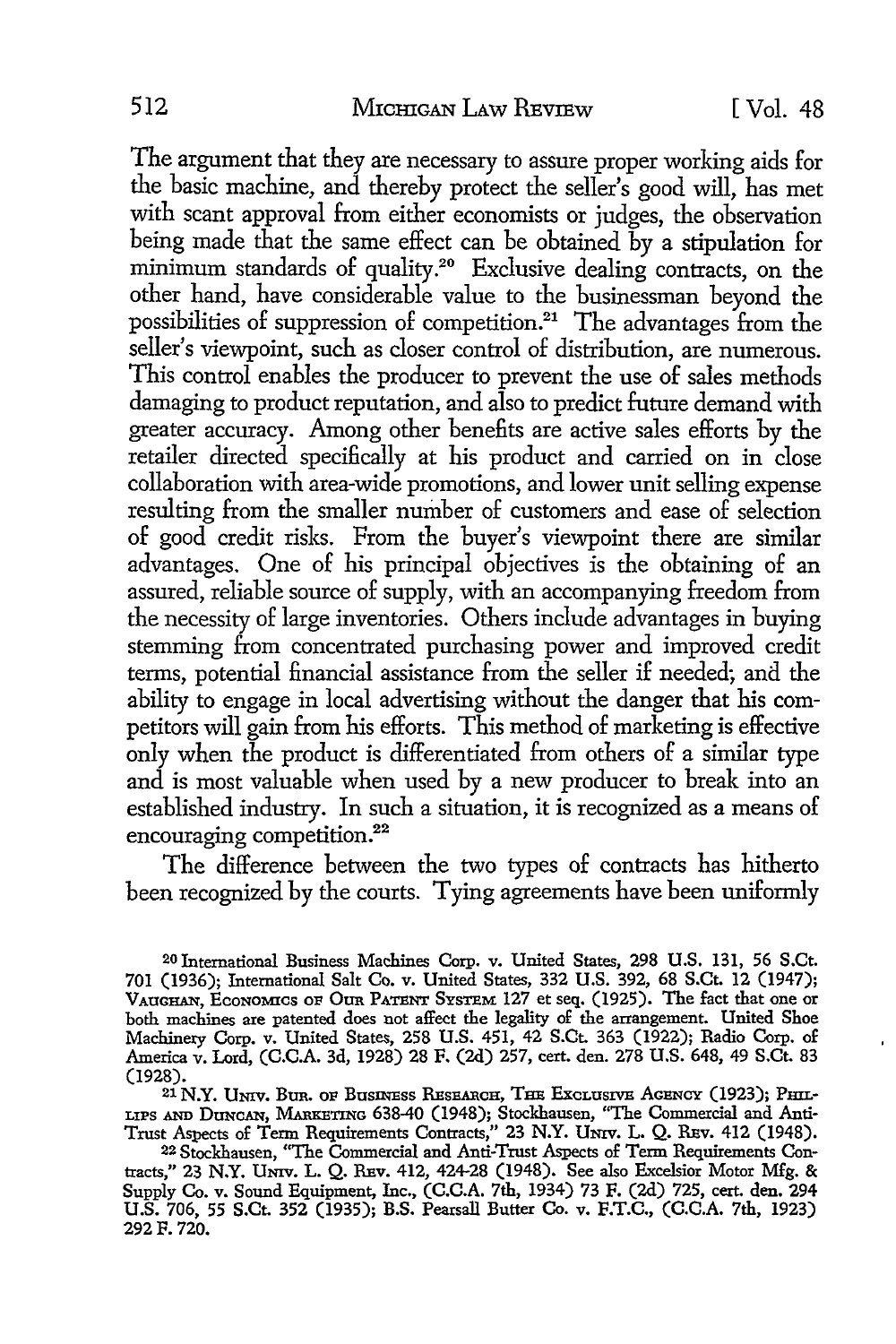denounced as illegal. While most of the cases involving such contracts have also involved some degree of market dominance, the latest cases have not stressed this as too important a factor. The origin of the rule adopted in the Standard Oil case is found in *International Salt Co. v. United States.23* The defendant in that action held patents on two machines designed for the utilization of salt products, and inserted in its leases of such machines a proviso binding the lessee to use only defendant's salt therein. The Salt Company sold \$500,000 worth of salt for use in these machines in 1944. Without discussing percentiles, the Court held the contracts violative of the Clayton Act, saying "Not only is price-fixing unreasonable, *per se,* ... but also it is unreasonable, *per se,* to foreclose competitors from any substantial market. . . . The volume of business affected by these contracts cannot be said to be insignificant or insubstantial and the tendency of the arrangement to accomplishment of monopoly seems obvious."<sup>24</sup> This case marked the acceptance by the Supreme Court of the doctrine previously advanced in several decisions handed down by the Circuit Courts of Appeals, the first of which was *Oxford Varnish Corp. v. Ault* & *Wiborg Corp.25* In that case, the offending patentee had licensed its patents to customers under four different types of agreements, three of which contained covenants that the licensee would not use any products but those of the patentee in conjunction with the patented processes. The fourth contained no such proviso, but called for triple royalties if materials used were purchased from others. The practice was held to violate section 3, despite the fact that the patentee controlled only I% of the market.

On the other hand, cases involving exclusive dealing contracts have uniformly shown signs of careful market analysis and scrutiny of the circumstances peculiar to the industry before making a decision as to the predictable effect of the practice. The final prediction has consistently been phrased in terms of probability. Among the various factors which have been considered pertinent as tests of legality are the market position of the seller,<sup>26</sup> the difficulty of operation without

2s 332 U.S. 392, 68 S.Ct. 12 (1947).

24 Jd. at 396.

25 (C.C.A. 6th, 1936) 83 F. (2d) 764; see Signode Steel Strapping Co. v. F.T.C., (C.C.A. 4th, 1942) 132 F. (2d) 48; Judson L. Thomson Mfg. Co. v. F.T.C., (C.C.A. 1st,

1945) 150 F. (2d) 952, cert. den. 326 U.S. 776, 66 S.Ct. 267 (1945). 26 Standard Fashion Company v. Magrane-Houston Company, 258 U.S. 346, 42 S.Ct. 360 (1922); Fashion Originators' Guild of America v. F.T.C., 312 U.S. 457, 61 S.Ct. 703 (1941); Butterick Co. v. F.T.C., \_(C.C.A. 2d, 1925) 4 F. (2d) 910, cert. den. 267 U.S. 602, 45 S.Ct. 462 (1925).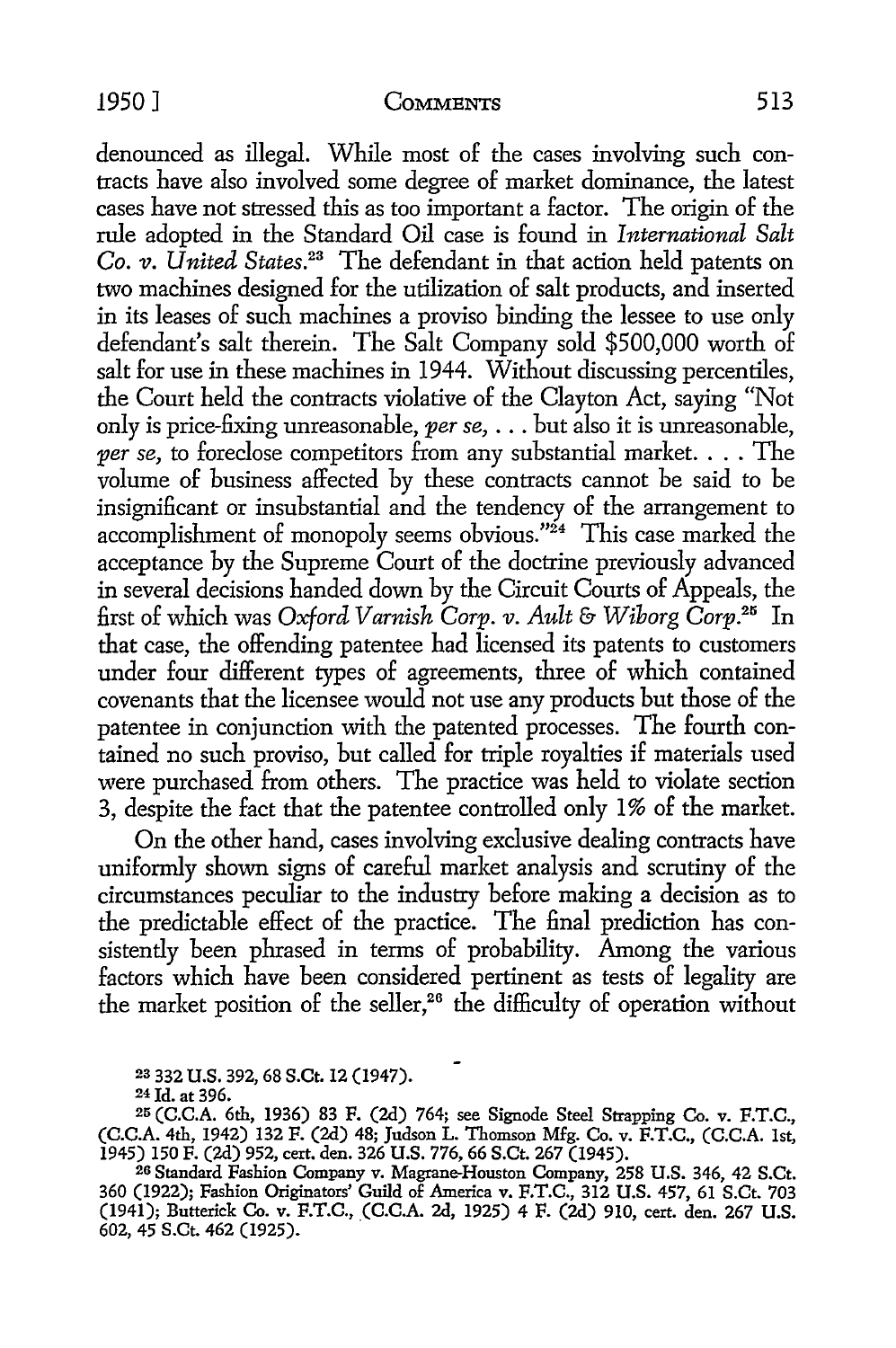the seller's products,<sup>27</sup> the past effect on competition,<sup>28</sup> and the purpose behind the utilization of such a marketing device.29 Thus, in *Standard Fashion Company v. Magrane-Houston Company,30* the Court emphasized the fact that the seller controlled 40% of the retail outlets for patterns in the country, and laid down a test of probability, saying:

"Section 3 condemns sales or agreements where the effect of such sale or contract of sale 'may' be to substantially lessen competition or tend to create monopoly. . . . But we do not think that the purpose in using the word 'may' was to prohibit the mere possibility of the consequences described. It was intended to prevent such agreements as would under the circumstances disclosed *probably* lessen competition, or create an actual tendency to monopoly. That it was not intended to reach every remote lessening of competition is shown in the requirements that such lessening must be substantial."31

The Court then found that such probability existed, reasoning that the control of outlets plus the circumstances of the industry facilitated the development of local monopolies.<sup>32</sup> In contrast with this decision is B. *S. Pearsall Butter Co. v. Federal Trade Commission,33* where the main factors in deciding that the contracts were not violative of the Clayton Act were that the seller produced only I% of the total margarine production of the country and that the past history of the industry revealed that such contracts were not in fact damaging to competition. In other cases the decisive factor has been that the seller

*21* Carter Carburetor Corp. v. F.T.C., (C.C.A. 8th, 1940) 112 F. (2d) 722; F.T.C. v. Sinclair Refining Co., 261 U.S. 463, 43 S.Ct. 450 (1923); B.S. Pearsall Butter Co. v. F.T.C., (C.C.A. 7th, 1923) 292 F. 720.

2s Pick Mfg. Co. v. General Motors Corp., (C.C.A. 7th, 1935) 80 F. (2d) 641, affd. 299 U.S. 3, 57 S.Ct. 1 (1936); Butterick Co. v. F.T.C., (C.C.A. 2d, 1925) 4 F. (2d) 910, cert. den. 267 U.S. 602, 45 S.Ct. 462 (1925); B.S. Pearsall Butter Co. v. F.T.C., (C.C.A. 7th, 1923) 292 F. 720; Lipson v. Socony-Vacuum Corp., (C.C.A. 1st, 1937) 87 F. (2d) 265, cert. granted 300 U.S. 651, 57 S.Ct. 612 (1937), dismissed by stipulation of counsel 301 U.S. 711, 57 S.Ct. 788 (1937).

29 Carter Carburetor Corp. v. F.T.C., (C.C.A. 8th, 1940) 112 F. (2d) 722; Pick Mfg. Co. v. General Motors Corp., (C.C.A. 7th, 1935) 80 F. (2d) 641, affd. 299 U.S. 3, 57 S.Ct. 1 (1936).

<sup>30</sup>258 U.S. 346, 42 S.Ct. 360 (1922).

31 Id. at 356-57. Italics added.

<sup>3</sup>2 The Court stressed the following quotation from the opinion of the circuit court of appeals: "The restriction of each merchant to one pattern manufacturer must in hundreds, perhaps in thousands, of small communities amount to giving such single pattern manufacturer a monopoly of the business in the community. Even in the larger cities, to limit to a single pattern maker the pattern business of dealers most resorted to by customers whose purchases tend to give fashions their vogue, may tend to facilitate further combinations; so that the plaintiff, or some other aggressive concern, instead of controlling two-fifths, will shortly have almost, if not quite, all the pattern business." Standard Fashion Company v. Magrane-Houston Company, (C.C.A. 1st, 1919) 259 F. 793 at 798.

83 (C.C.A. 7th, 1923) 292 F. 720.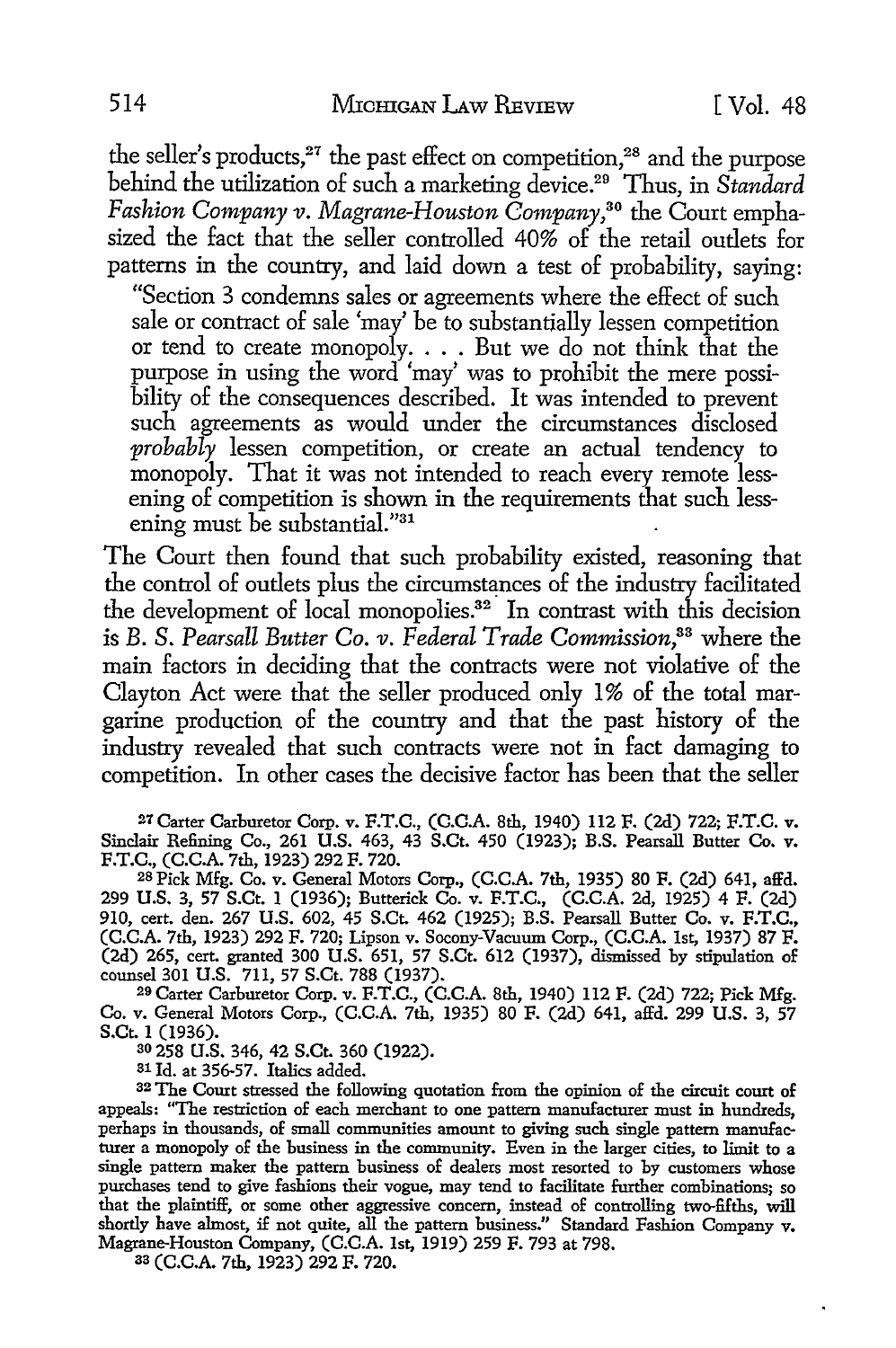#### 1950 J COMMENTS 515

imposing the conditions was in such a position as to make it imperative that the buyer purchase some of his products<sup>34</sup> on the theory that, with such leverage, an unscrupulous seller could drive his competitors in the sale of other goods out of the market. A distinction has been made in the past between contracts of purchase for consumption and those contemplating resale,<sup>35</sup> on Justice Jackson's theory that in such cases the essential competition is for the business of the ultimate consumer, and that the only serious danger in the latter situation is that one producer may control so many retail outlets as to prevent the other producers from competing effectively for the consumer's favor. The effect of such practices on the industry has consistently been held to be of great importance.<sup>36</sup> However, the maintenance of the status quo as to market share certainly should not be deemed controlling in view of the possible use for consolidation of a market once obtained and the weakening of potential competition by increasing the risks of entry into the industry. $3^7$  The possibilities of abuse have made the motive of the user of such contracts an important test,<sup>38</sup> though certainly not as much so as under the Sherman Act. On this issue, one good criterion in determining the dominant motive (as well as the principal effect) between marketing utility and efficacy as a monopolistic device, is whether the term conforms to the reasonable requirements of the industry. "As a competition killer the long term contract is an effective weapon. One could hardly have a more favored service contract than an agreement for exclusive dealing ... and a quarter century of time to elapse before one need to be concerned with new terms. . . . The security . . . has been buttressed further by staggered expiration dates."<sup>39</sup> However, the relative market position of the seller has been the most important single factor, since a dominant firm has the power to use these contracts to stamp out competition. 40

<sup>34</sup>Carter Carburetor Corp. v. F.T.C., (C.C.A. 8th, 1940) 112 F. (2d) 722; Fashion Originators' Guild of America v. F.T.C., 312 U.S. 457, 61 S.Ct. 703 (1941).

35 Pick Mfg. Co. v. General Motors Corp., (C.C.A. 7th, 1935) 80 F. (2d) 641, affd. 299 U.S. 3, 57 S.Ct. 1 (1936). F.T.C. v. Sinclair Refining Co., 261 U.S. 463, 43 S.Ct. 450 (1923). '

<sup>80</sup>Pick Mfg. Co. v. General Motors Corp., (C.C.A. 7th, 1935) 80 F. (2d) 641, affd. 299 U.S. 3, 57 S.Ct. 1 (1936); B.S. Pearsall Butter Co. v. F.T.C., (C.C.A. 7th, 1923) 292 F. 720; Butterick Co. v. F.T.C., (C.C.A. 2d, 1925) 4 F. (2d) 910, cert. den. 267 U.S. 602, 45 S.Ct. 462 (1925): United States v. Pullman Co., (D.C. Pa. 1943) 50 F. Supp. 123.

<sup>37</sup> See MILLER, UNFAIR COMPETITION 211 (1941).

as Carter Carburetor Corp. v. F.T.C., (C.C.A. 8th, 1940) 112 F. (2d) 722.

39 United States v. Pullman Co., (D.C. Pa. 1943) 50 F. Supp. 123 at 129.

40 See Stockhausen, "The Commercial and Anti-Trust Aspects of Term Requirements Contracts," 23 N.Y. UNIV. L. Q. REV. 412 at 428 (1948); comment, 49 CoL. L. REV. 241 at 246 (1949).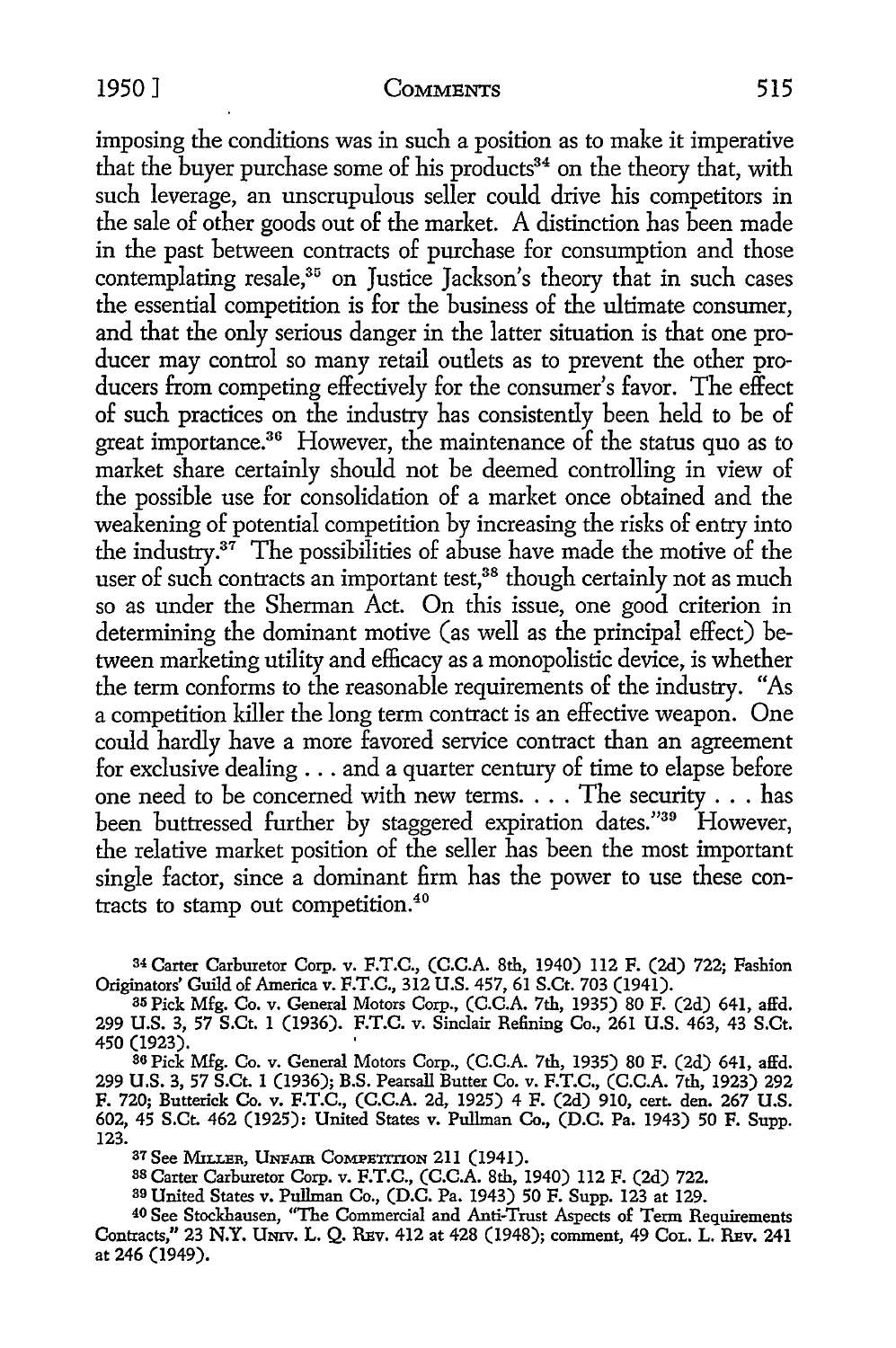Coming against such a background of previous decisions, the farreaching effect of the principal case must be immediately apparent. Pick Mfg. Co. *v. General Motors Corp.*,<sup>41</sup> must now be regarded as overruled in both its express holding that an increase in competition throughout the period during which the contracts were in force precludes a finding that the contracts "may substantially lessen competition," and the implied holding that sales for resale were entitled to more lenient treatment when the real competition was for the patronage of the ultimate consumer. With it must fall the cases holding that a necessary part of any prosecution under this section is a showing of actual effects as demonstrated by the experience of competitors. The double standard that had been set up, testing the legality of tying contracts by whether any quantitatively substantial amount of business was involved and exclusive dealing contracts by the factors outlined in the preceding paragraph, is now a thing of the past. The new test of legality for all types of contracts covered by section 3 is whether they affect a substantial volume of business.

It has been suggested that this holding amounts to a declaration that a contract to handle the goods of only one supplier is illegal per se.<sup>42</sup> It is submitted that this does not necessarily follow. The substantial volume test would seem to permit the use of these contracts in the promotional stage of a business and compel abandonment only after a sizable market had been developed. Thus the contracts would still be available to businessmen at the time when they are most desirable and least restraining, that is, when they are being used to create competition, and at the same time a trade practice would not be developed which might later put newcomers at a disadvantage through compelling the immediate establishment of an extensive chain of rival distributive outlets in order to compete effectively.<sup>43</sup>

# C. *Effect on Other Fields of Antitrust* Law

The same test as in section 3 reappears in section  $1(a)$  of the Robinson-Patman Act, amending section 2 of the Clayton Act.<sup>44</sup> This section makes it unlawful for any person to discriminate in price between purchasers "where the effect ... may be substantially to lessen

<sup>41 (</sup>C.C.A. 7th, 1935) 80 F. (2d) 641, affd. 299 U.S. 3, 57 S.Ct. 1 (1936).

<sup>&</sup>lt;sup>43</sup> See MILLER, UNFAIR COMPETITION 212 (1941). Another factor is the waste resulting from the allocation of resources to such means of competing.

<sup>4449</sup> Stat. L. 1526, §1 (1936), 15 U.S.C. (1940) §13.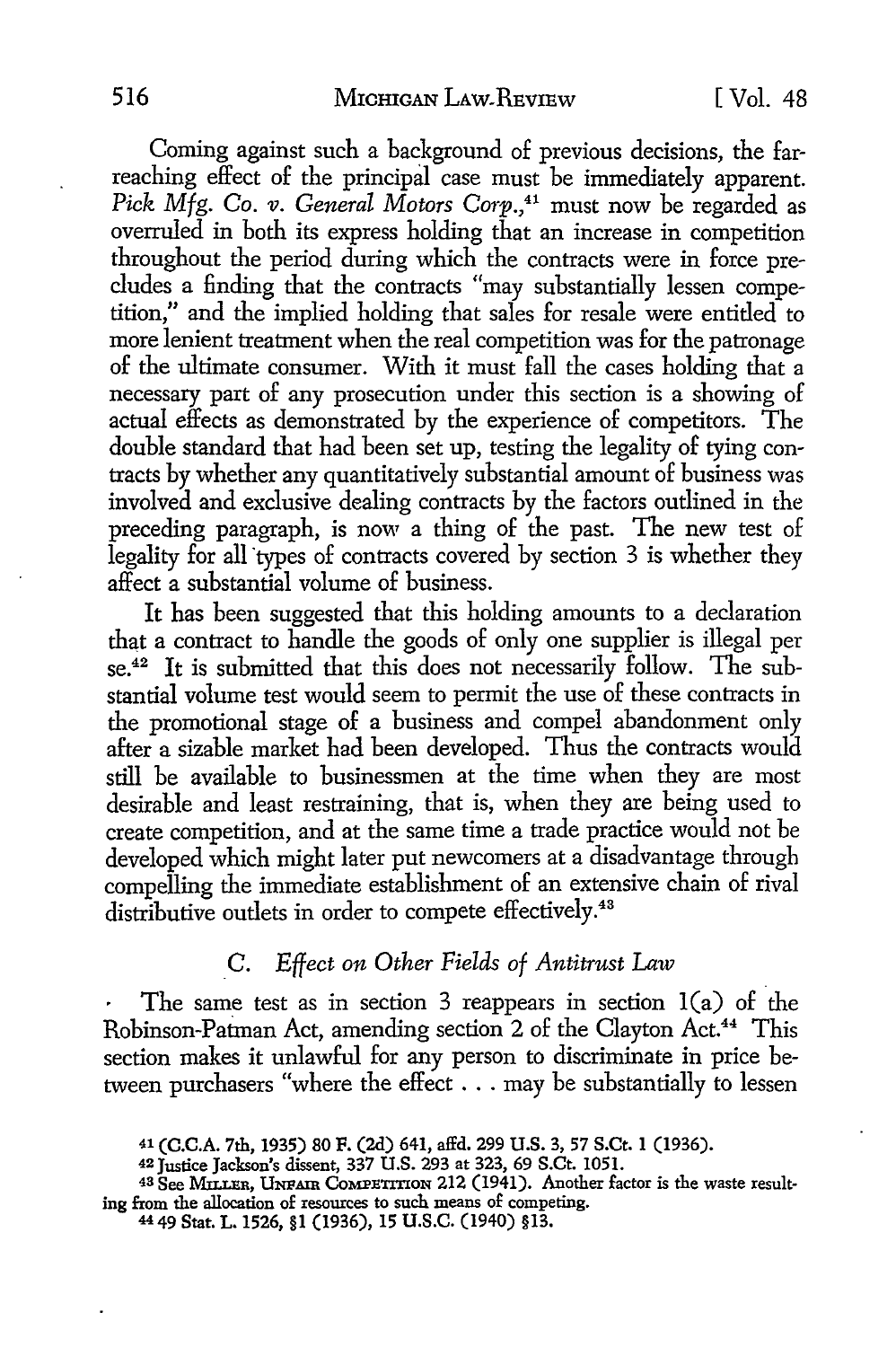competition or tend to create a monopoly in any line of commerce, or to injure, destroy, or prevent competition with any person who either grants or knowingly receives the benefit of such discrimination, or with customers of either of them." This section also has recently undergone a judicial revamping expanding its scope and easing the requirements of proof of a predictable deleterious effect on competition. It is established that a showing of an actual lessening of competition will bring the conduct within the proscribed class.<sup>45</sup> As under section 3, the chief problem of interpretation is the meaning of "may substantially tend to lessen."- In *Corn Products Refining Co. v. Federal Trade Commission,46* the Court adopted the test as applied in the *Standard Fashion* case interpreting section 3, saying: " ... the use of the word 'may' was not to prohibit discriminations having 'the mere possibility' of those consequences, but to reach those which would *probably* have the defined effect on competition." Three years later the Court reinterpreted the provision as meaning, instead, that the discrimination was illegal if there was a reasonable *possibility* that it may injure competition.47 It is doubtful that the *Standard Oil* decision will have any further liberalizing effect on the interpretation of this section. It is submitted that the chief significance in this particular is that it is a reaffirmance of the theory of the *Morton* case, both opinions seeming to come from the same expansionist approach to the antitrust laws.

Section 7 of the Clayton Act<sup>48</sup> employs the same test as to intercorporate stock holdings, providing that it shall be unlawful for one corporation engaged in interstate commerce to acquire stock in another corporation similarly engaged "where the effect of such acquisition may be to substantially lessen competition between such corporations. . . . " It is in this field of antitrust activity that the *Standard Oil* decision may be of the most significant collateral effect. What decisions there are under this section indicate a rather strict interpretation of the clause, applying the 'probability' test, and looking more for pres-

45 Porto Rican American Tobacco Co. v. American Tobacco Co., (C.C.A. 2d, 1929) 30 F. (2d) 234, cert. den. 279 U.S. 858, 49 S.Ct. 353 (1929).

46 324 U.S. 726 at 738, 65 S.Ct. 961 (1945). See also Samuel H. Moss, Inc. v. F.T.C., (C.C.A. 2d, 1945) 148 F. (2d) 378, cert. den. 326 U.S. 735, reh. den. 326 U.S. 809 (1945), where it was held that the clause was satisfied if the lower price tended to prevent competitors from taking business away from the merchant which they might have gotten but for the

<sup>47</sup> Fed. Trade Comm. v. Morton Salt Co., 334 U.S. 37, 68 S.Ct. 822 (1948). Justice Jackson dissented in that case also, joined by Justice Frankfurter (author of the majority opinion in the principal case).

48 38 Stat. L. 731, §7 (1914), 15 U.S.C. (1940) §18.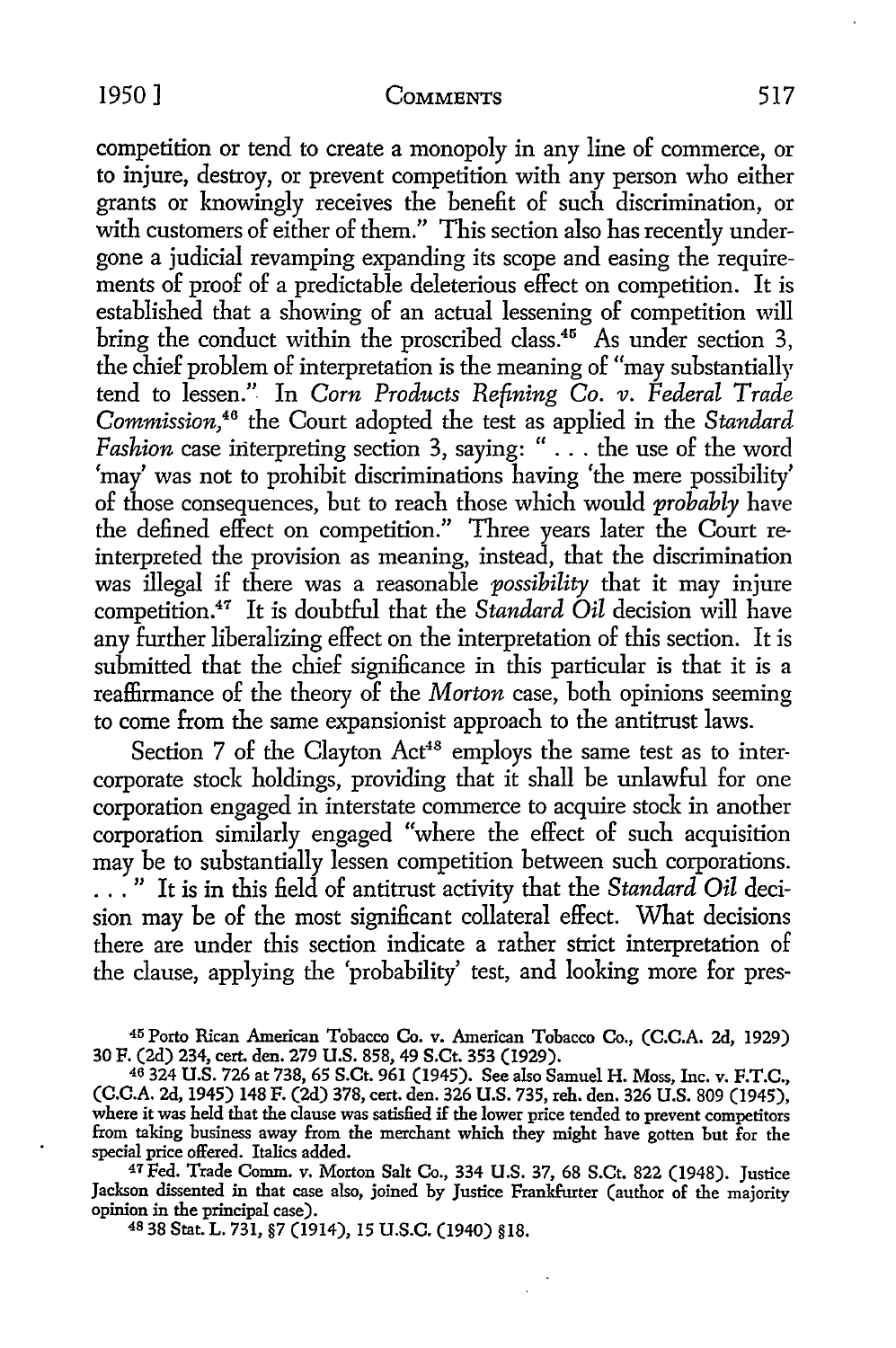ently demonstrable results than for dangerous potentialities.<sup>49</sup> Thus, in *International Shoe Co. v. Federal Trade Commission,50* the Court held the acquisition by one shoe manufacturer of all the stock in another shoe company marketing its product throughout the same area as did the purchaser, not violative of section 7. The grounds for the decision were that one product was designed primarily for appearance and the other for service, and that the one company was in financial difficulty at the time of acquisition, the Court saying: "Mere acquisition by one corporation of the stock of a competitor, even though it result in some lessening of competition, is not forbidden; the act deals only with such acquisitions as probably will result in lessening competition to a substantial degree . . . that is to say, to such a degree as will injuriously affect the public."<sup>51</sup> It seems quite plausible that a relaxation of this test will be next in line, in view of the *Standard Oil*  and *Morton* decisions. When to these cases is added the fact that many of the recent decisions of the federal courts demonstrate an increased sensitivity to all types of restraint and a determination to outlaw these restraints despite their legality by previous standards,<sup>52</sup> the combination of opportunity and inclination is sufficient to warrant an expectation of an early alteration of the law in the field of intercorporate stock acquisition. If this comes about, the way may be open for the Justice Department to reach the integrated corporate enterprises which the Sherman Act has proved impotent to bridle, at least when expansion is carried on by merger rather than by sale of assets. This seems all the more probable in light of the definite trend of the antitrust decisions of the present Court to the theory that the public interest is

49 Pennsylvania R. Co. v. Interstate Commerce Commission, (C.C.A. 3d, 1933) 66 F. (2d) 37, affd. without opinion by an equally divided Court, 291 U.S. 651, 54 S.Ct. 559 (1934), *(held,* the acquisition by one road of 49% of the stock of two competing roads not a violation); United States v. Republic Steel Corp., (D.C. Ohio 1935) 11 F. Supp. 117 (no violation because still-existing competition within the industry was held to remove danger of injury to the public). See also United States v. New England Fish Exchange, (D.C., Mass. 1919) 258 F. 732; and Aluminum Co. of America v. F.T.C., (C.C.A. 3d, 1922) 284 F. 401, cert. den. 261 U.S. 616, 43 S.Ct. 362 (1923). Both latter cases found violation in actual cessation.

50 280 U.S. 291, 50 S.Ct. 89 (1930).

51 Id. at 298.

52 Morton Salt Co. v. G.S. Suppiger Co., 314 U.S. 488, 62 S.Ct. 402 (1942); Eastern Wine Corp. v. Winslow-Warren, Ltd., (C.C.A. 2d, 1943) 137 F. (2d) 955; United States v. Aluminum Co. of America, (C.C.A. 2d, 1945) 148 F. (2d) 416. See Zlinkoff, "Monopoly Versus Competition: Significant Trends in Patent, Anti-trust, Trade-mark, and Unfair Competition Suits,'' 53 YALE L. J. 514 (1944), for a discussion of the decade-long drive in the federal courts for restriction of patent and trademark monopolies, and the trend to a more expanded interpretation of the anti-trust laws.